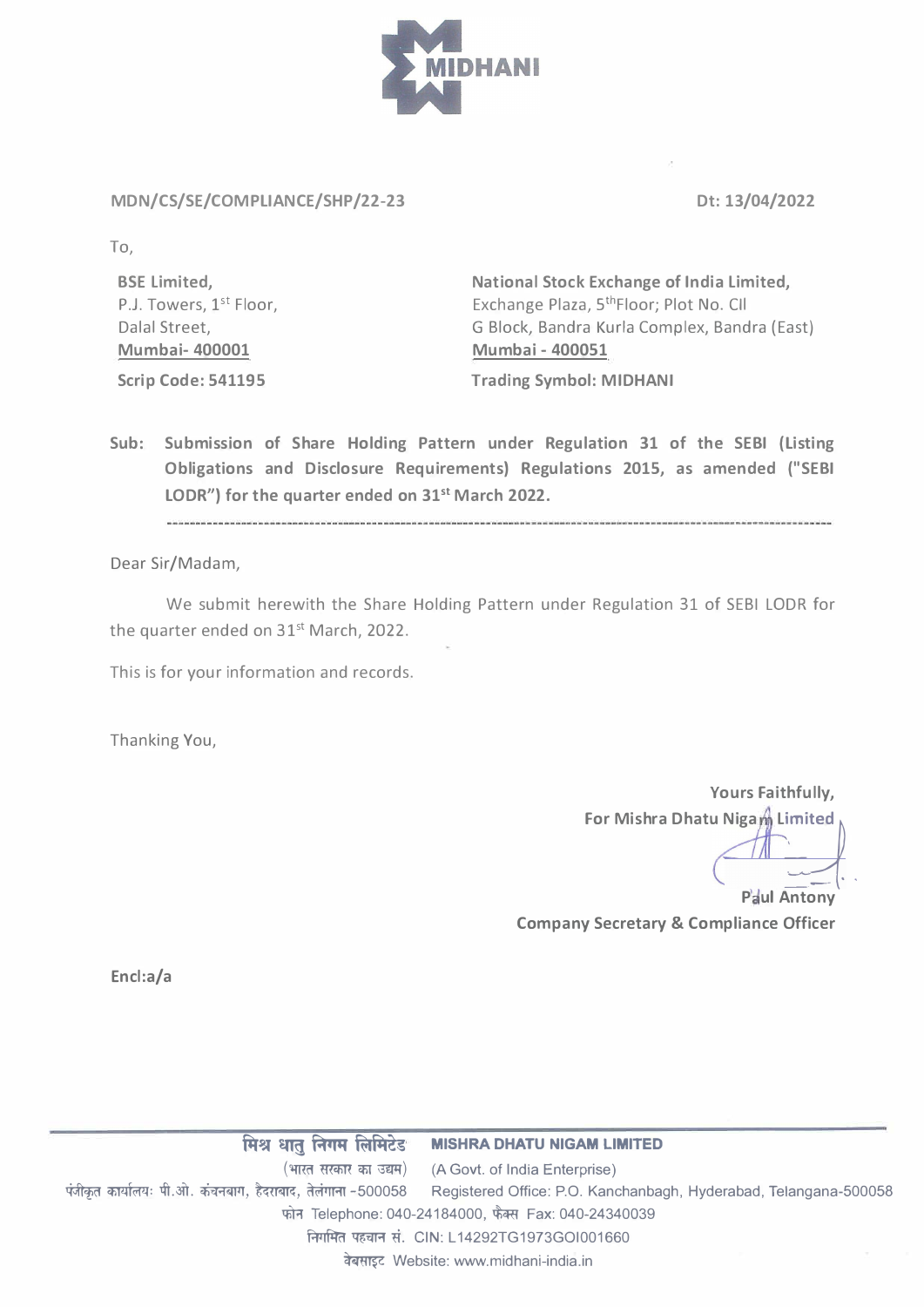| <b>Shareholding Pattern as on March 31 2022</b> |                            |                               |              |  |  |
|-------------------------------------------------|----------------------------|-------------------------------|--------------|--|--|
|                                                 |                            |                               | % of paid up |  |  |
|                                                 |                            |                               | equity share |  |  |
| <b>Category</b>                                 | <b>No. of shareholders</b> | <b>No. Equity shares held</b> | capital      |  |  |
| Promoter & Promoter Group (A)                   | 1                          | 13,86,31,600                  | 74           |  |  |
|                                                 |                            |                               |              |  |  |
| <b>Public Shareholding (B)</b>                  |                            |                               | $\mathbf 0$  |  |  |
| <b>Mutual Funds</b>                             | 4                          | 2,40,21,879                   | 12.82        |  |  |
| Foreign Portfolio Investors                     | 24                         | 5,77,843                      | 0.31         |  |  |
| Financial Institutions/ Banks                   |                            |                               |              |  |  |
| Alternate Investment Funds                      | 1                          | 5,000                         | 0.00         |  |  |
| <b>Insurance Companies</b>                      | $\overline{\phantom{a}}$   | 35,90,129                     | 1.92         |  |  |
| <b>Bodies Corporate</b>                         | 298                        | 15,35,990                     | 0.82         |  |  |
| Non-Resident Indians                            | 1116                       | 5,77,317                      | 0.31         |  |  |
| <b>Trusts</b>                                   | 4                          | 6,380                         | 0.00         |  |  |
| <b>Clearing Members</b>                         | 64                         | 2,15,279                      | 0.11         |  |  |
| <b>HUF</b>                                      | 1795                       | 7,44,234                      | 0.40         |  |  |
| Employees                                       | 152                        | 62,907                        | 0.03         |  |  |
| <b>NBFCs Registered with RBI</b>                |                            |                               |              |  |  |
| Individuals                                     | 83,044                     | 1,73,71,442                   | 9.27         |  |  |
| <b>Total Public Shareholding (B)</b>            | 86,504                     | 4,87,08,400                   | 26.00        |  |  |
| <b>Total Shareholding (A+B)</b>                 | 86,505                     | 18,73,40,000                  | 100          |  |  |